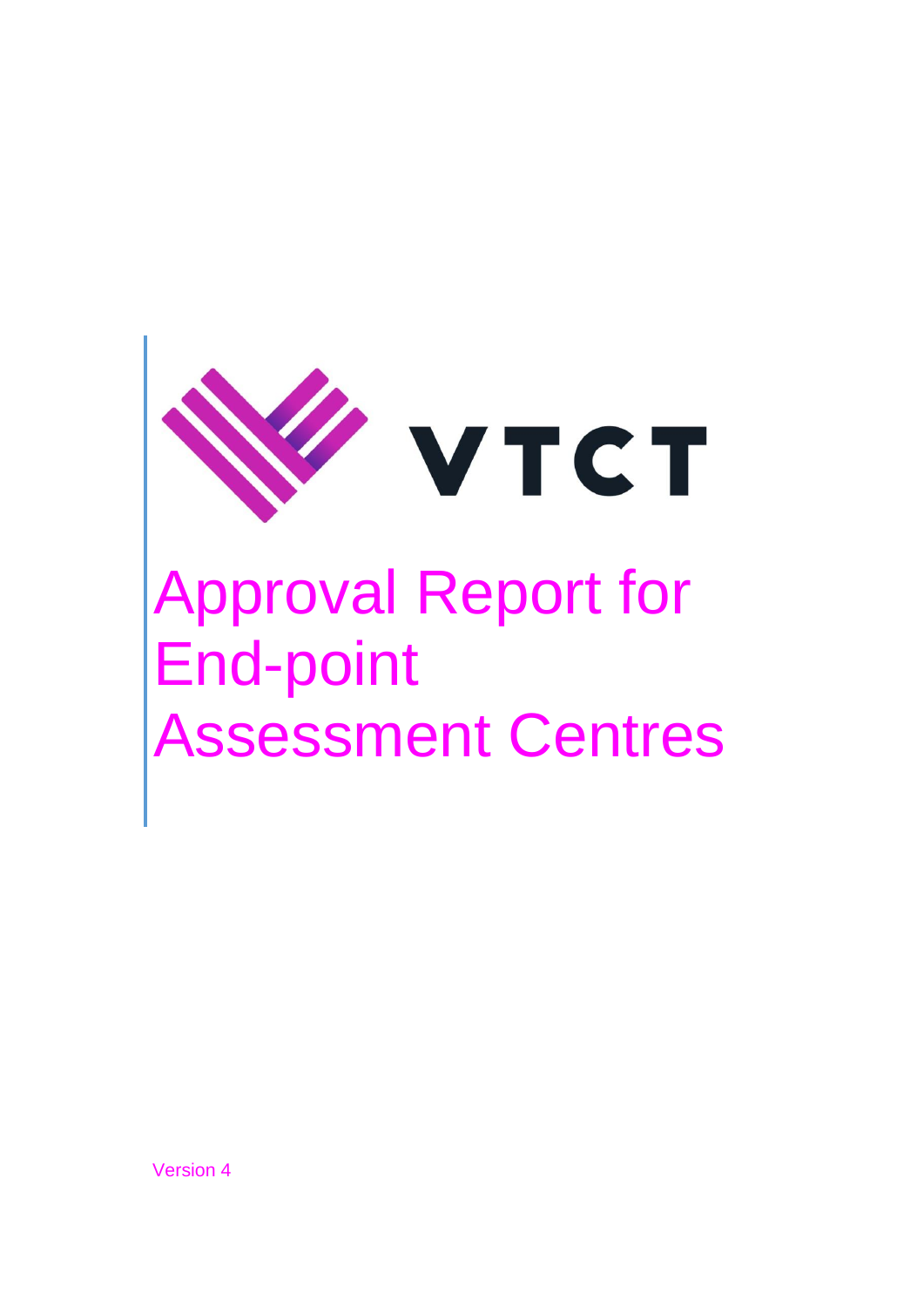

## Contents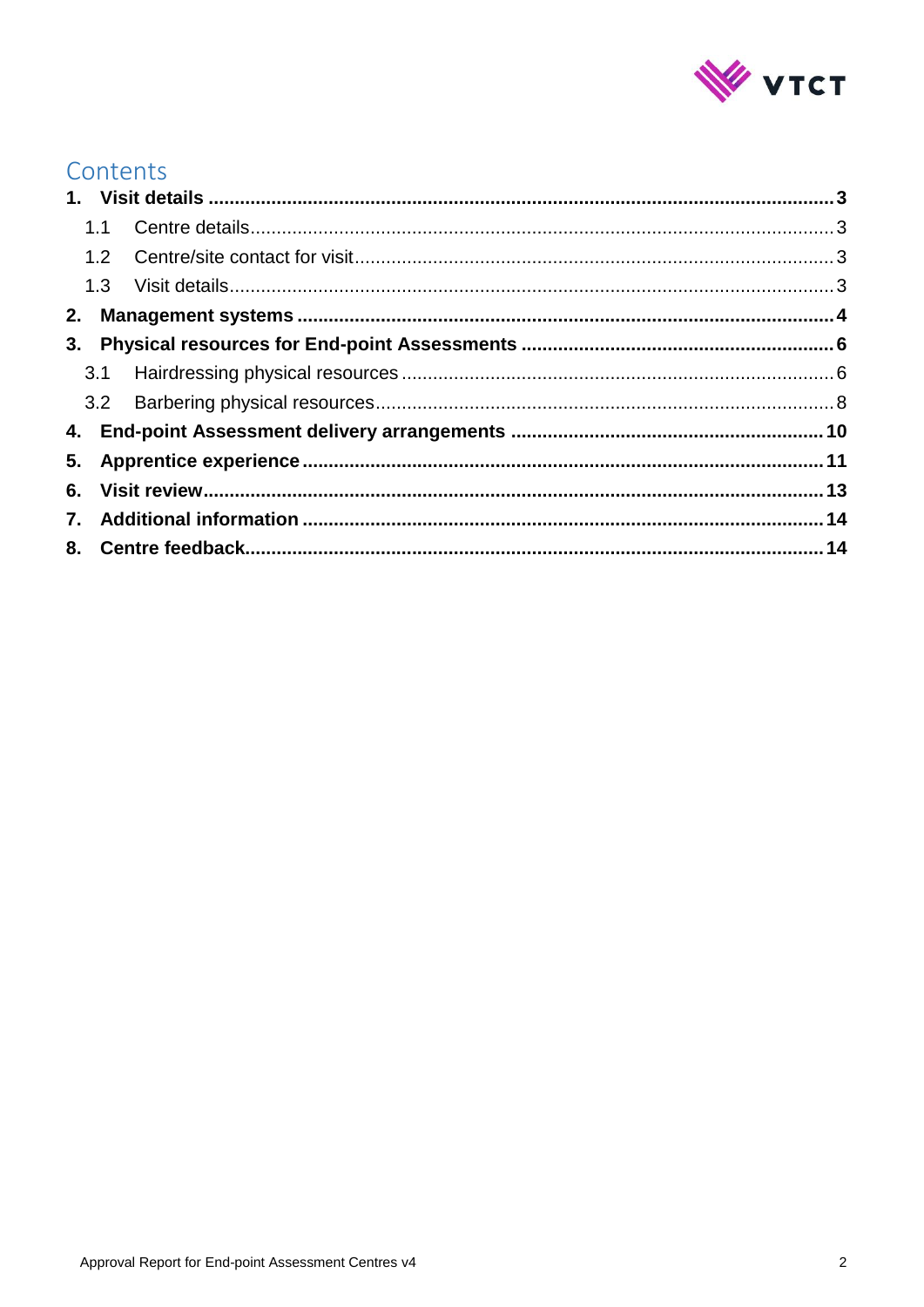

## **Approval Report for End- point Assessment Centres**

## <span id="page-2-0"></span>*1. Visit details*

#### <span id="page-2-1"></span>**1.1 Centre details**

| Centre/site name:          |  |
|----------------------------|--|
| VTCT number (if<br>known): |  |

#### <span id="page-2-2"></span>**1.2 Centre/site contact for visit**

| Name:      |  |
|------------|--|
| Job title: |  |
| Telephone: |  |
| Email:     |  |

#### <span id="page-2-3"></span>**1.3 Visit details**

| IAE name:        |                            |
|------------------|----------------------------|
| Date of visit:   |                            |
| Type of visit:   | <b>EPA Centre Approval</b> |
| Address visited: |                            |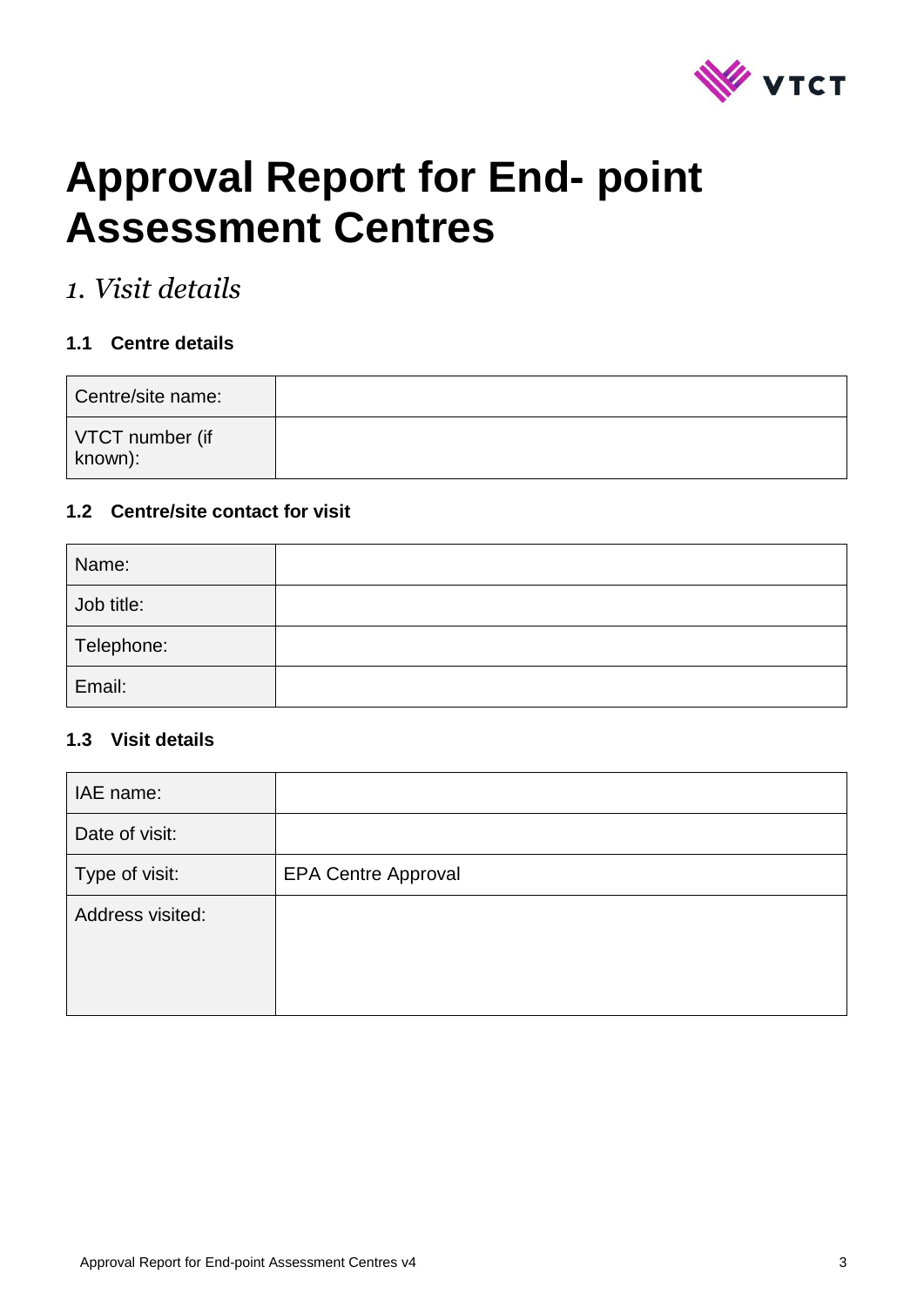

## <span id="page-3-0"></span>*2. Management systems*

Sections 2-5 are graded using the system set out below:

 $N/A = Not Applicable$ 

1 = Excellent (no action needed)

2 = Requirements met (optional recommendations for change given)

3 = Minor actions needed (these will not hold up approval and will be followed up after approval)

 $4$  = Major actions needed (these will need to be completed before approval can be given)

| <b>Criteria</b> |                                                                                                                                                                                                                                                    | N/A | 1 |  |  |
|-----------------|----------------------------------------------------------------------------------------------------------------------------------------------------------------------------------------------------------------------------------------------------|-----|---|--|--|
| 2.1             | The centre has defined and agreed responsibilities, authorities<br>and accountabilities for the facilitation of end-point assessment.                                                                                                              |     |   |  |  |
| 2.2             | There is effective communication within the end-point<br>assessment team at the centre and with VTCT and the<br>Independent Assessment Examiner.                                                                                                   |     |   |  |  |
| 2.3             | The centre has public liability and any relevant professional<br>indemnity or treatment risk insurance in place covering students,<br>apprentices and members of the public.                                                                       |     |   |  |  |
| $2.4\,$         | Resources, equipment and facilities are identified and provided<br>to comply with the requirements of end-point assessment<br>delivery - see section 3                                                                                             |     |   |  |  |
| $2.5\,$         | The centre meets and adheres to relevant health and safety<br>legislation requirements.                                                                                                                                                            |     |   |  |  |
| 2.6             | Adequate time is planned to meet the requirements for delivery<br>of end-point assessment. There is a responsible person<br>nominated to be present for all end-point assessments at the<br>centre to ensure the smooth running of the assessments |     |   |  |  |

#### **IAE notes**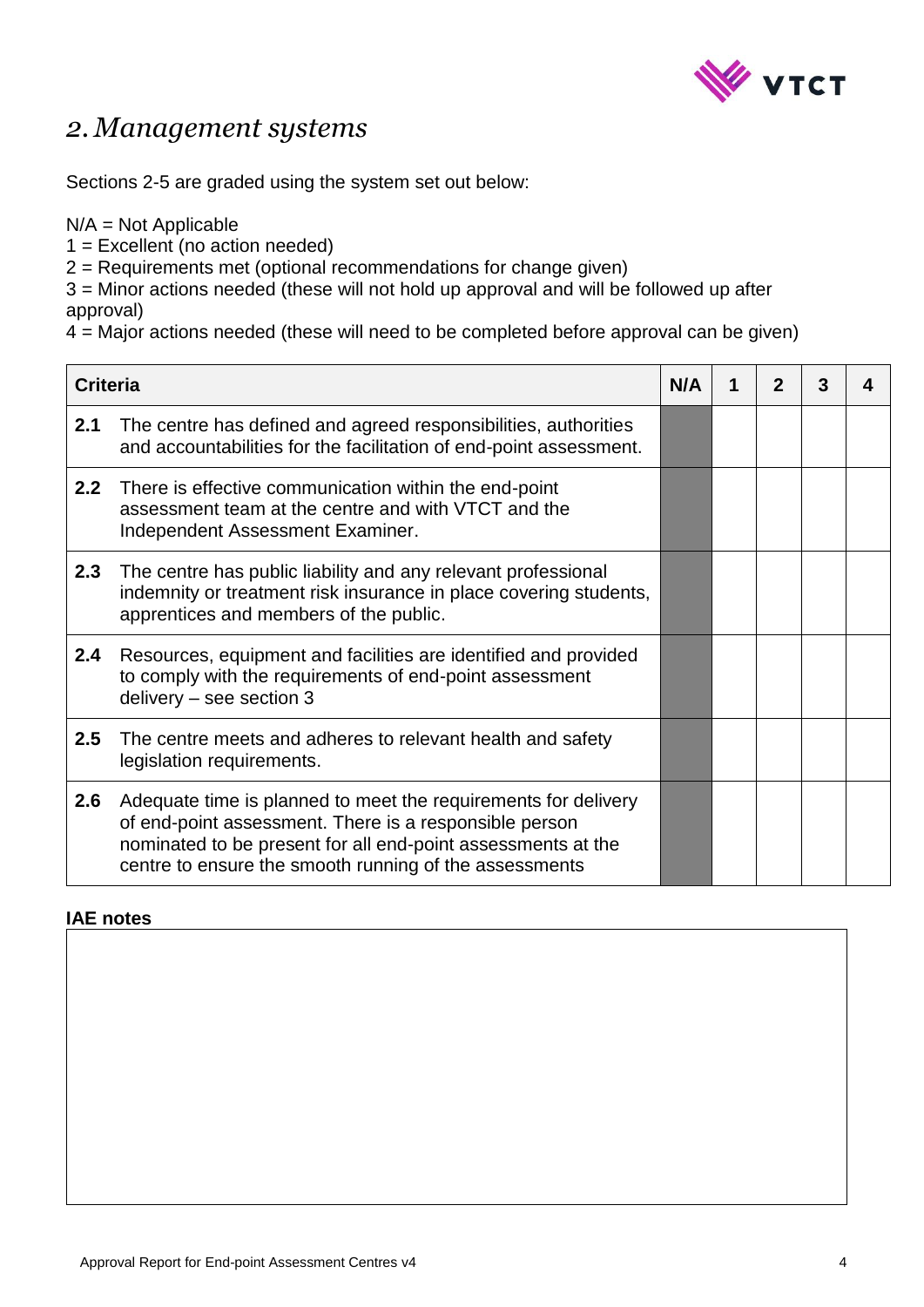

#### **Actions required or recommendations in relation to management system criteria**

| Ref.   Action/recommendation | <b>Detail</b> | <b>Deadline</b><br>date |
|------------------------------|---------------|-------------------------|
|                              |               |                         |
|                              |               |                         |
|                              |               |                         |
|                              |               |                         |
|                              |               |                         |
|                              |               |                         |
|                              |               |                         |
|                              |               |                         |
|                              |               |                         |
|                              |               |                         |
|                              |               |                         |
|                              |               |                         |
|                              |               |                         |
|                              |               |                         |
|                              |               |                         |
|                              |               |                         |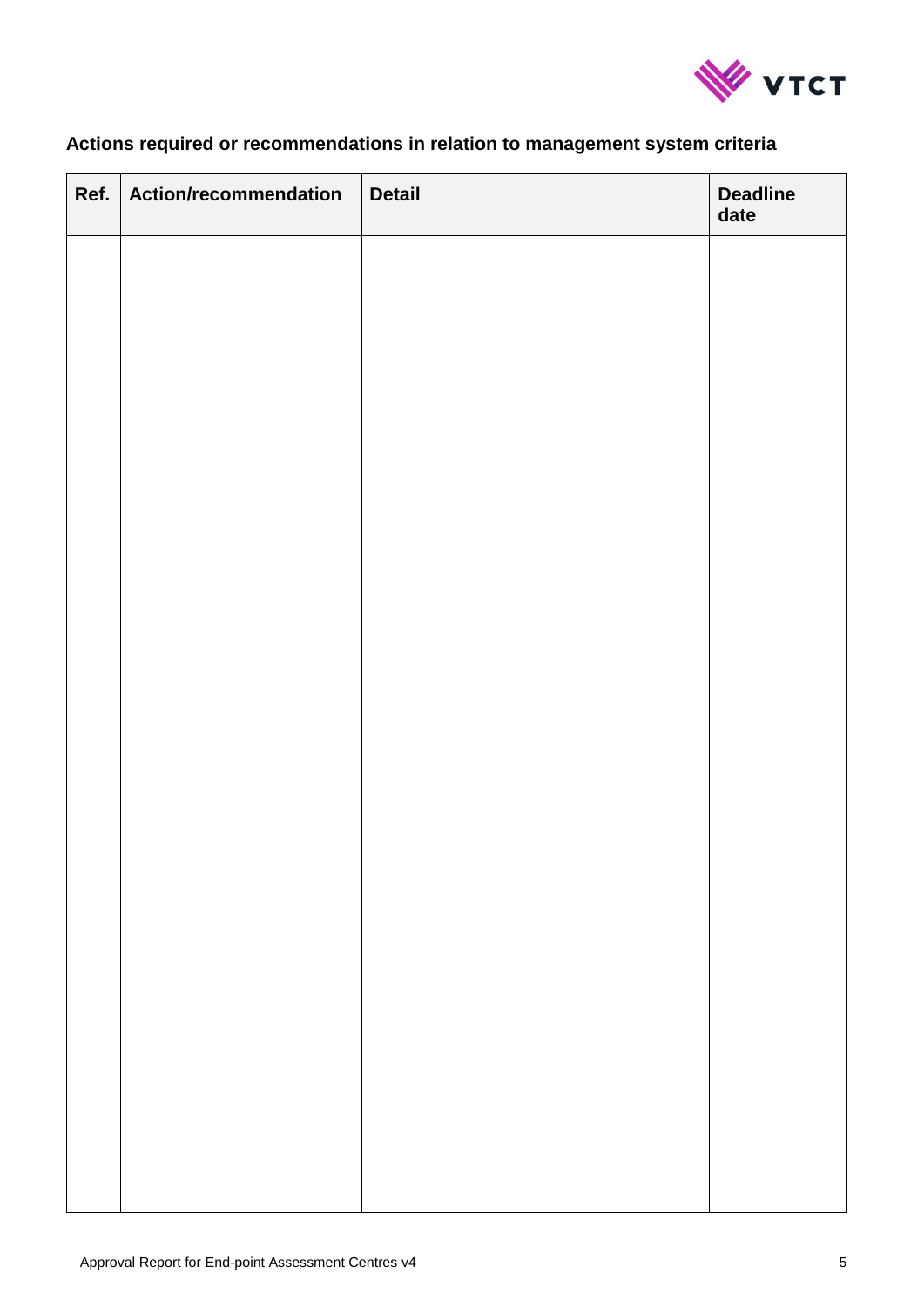

## <span id="page-5-0"></span>*3. Physical resources for End-point Assessments*

#### <span id="page-5-1"></span>**3.1 Hairdressing physical resources**

These lists are suitable for end-point assessments for a group sizes between 3 and 8. For groups of 1 and 2 centres must provide each learner with the full equipment criteria.

| Hairdressing centre EPA equipment criteria                                       |  |
|----------------------------------------------------------------------------------|--|
| Work stations and mirrors                                                        |  |
| Hairdressing styling chairs                                                      |  |
| Hairdressing trolleys                                                            |  |
| Hand dryers                                                                      |  |
| Waiting area for minimum clients                                                 |  |
| Minimum of three basins                                                          |  |
| Minimum of three hood dryers                                                     |  |
| Designated product mixing area                                                   |  |
| Towels and gowns for 24 models                                                   |  |
| First Aid box                                                                    |  |
| Sharps box                                                                       |  |
| Fire regulations guidelines                                                      |  |
| <b>Risk assessment</b>                                                           |  |
| All equipment to be PAT tested and comply with the Health and Safety at Work Act |  |
| Nominated point of contact for emergencies                                       |  |
| Nominated person to be available at all times during the EPA                     |  |
| <b>Toilet facilities</b>                                                         |  |
| <b>Refreshment facilities</b>                                                    |  |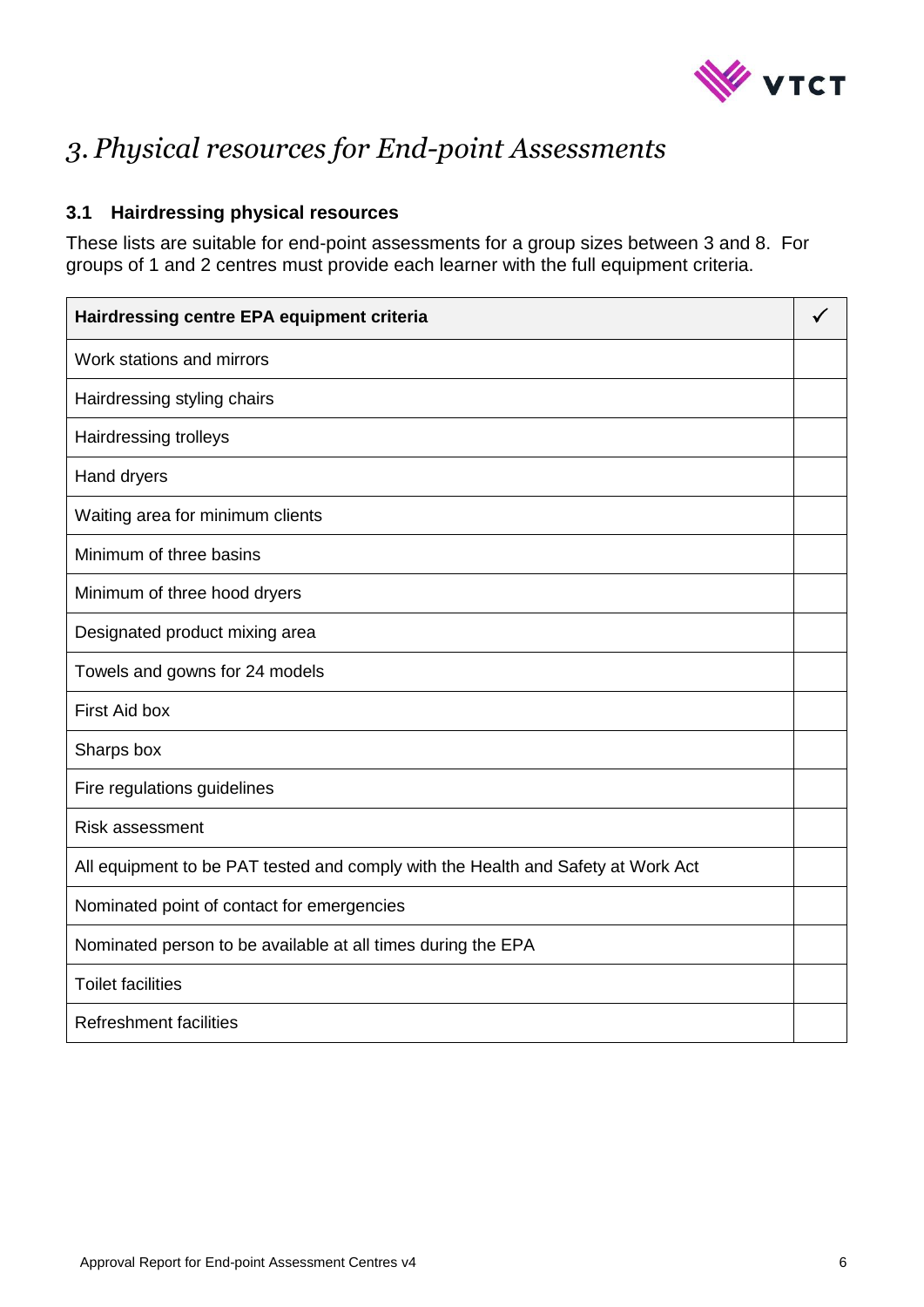

## **Hairdressing apprentices EPA equipment criteria** Apprentices would need to supply the following  $\checkmark$ **Clients** Hair consultation stationary (record cards etc.) Colour product sheets, other product sheets (COSHH) Colouring products, moose, hairspray, finishing products, shampoo, and conditioning products as required Colour charts/swatches as required Personal Protective Equipment as required Disposable gloves for colour application as required Proof of skin testing on any model having a colour (IAE's to do visual check of client) Tools and equipment i.e. brushes/setting rollers/dressing equipment, scissors, combs measuring jugs, tint bowls, sectioning clips, colour meshes etc. Any other disposable products that the apprentice requires

This is not an exhaustive list and should only be used as a guide.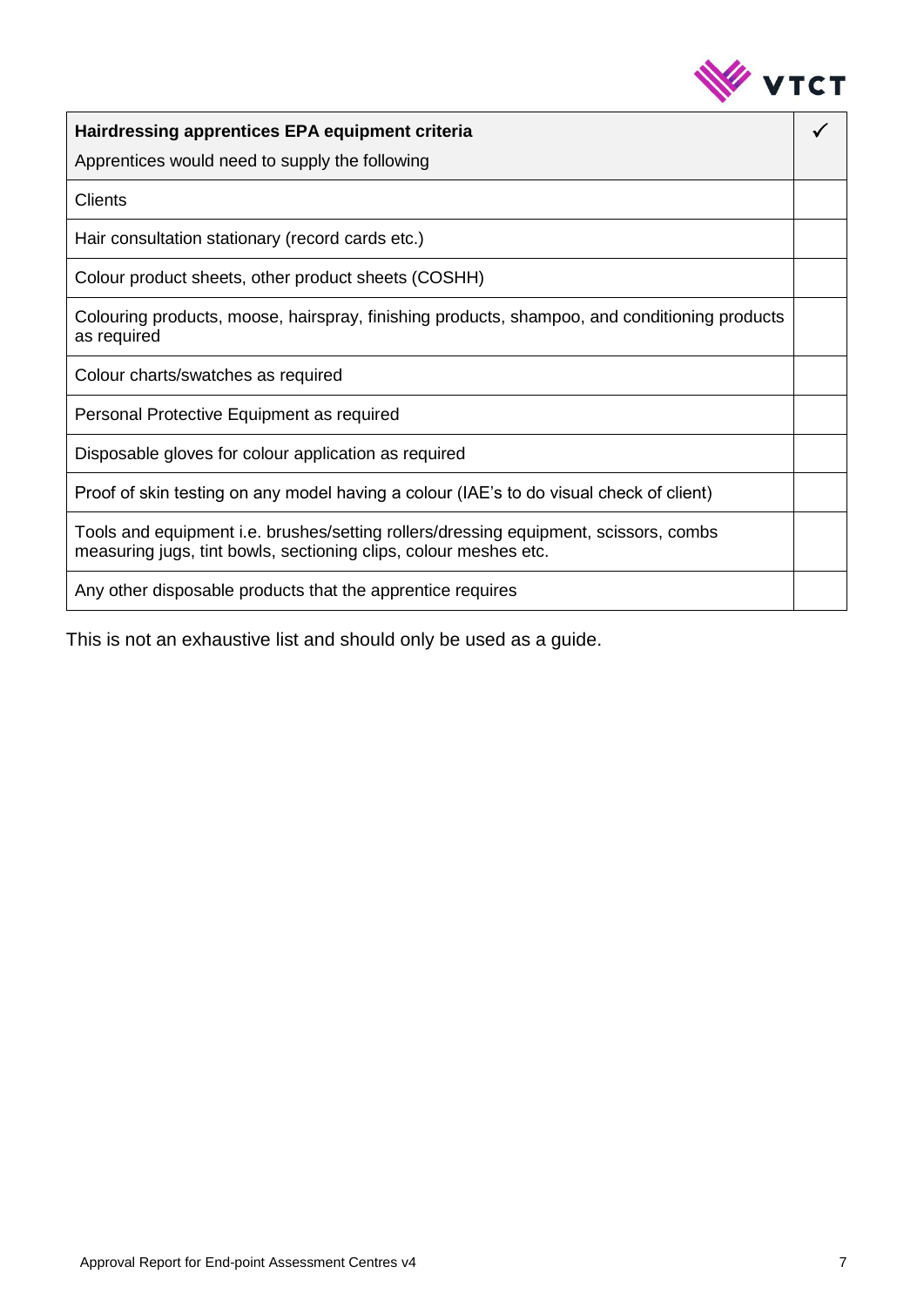

### <span id="page-7-0"></span>**3.2 Barbering physical resources**

| <b>Barbering centre EPA equipment criteria</b>                                   |  |
|----------------------------------------------------------------------------------|--|
| <b>Work stations</b>                                                             |  |
| <b>Barbering chairs</b>                                                          |  |
| Trolleys if requested                                                            |  |
| Hand dryers and dryers                                                           |  |
| Waiting area for minimum clients                                                 |  |
| Minimum of three basins                                                          |  |
| Minimum of three professional hot towel machines                                 |  |
| Three towels per apprentice for shaving services                                 |  |
| Designated product mixing area                                                   |  |
| Towels and gowns for models                                                      |  |
| First Aid box                                                                    |  |
| Sharps box                                                                       |  |
| Fire regulations guidelines                                                      |  |
| <b>Risk assessment</b>                                                           |  |
| All equipment to be PAT tested and comply with the Health and Safety at Work Act |  |
| Nominated point of contact for emergencies                                       |  |
| Nominated person to be available at all times during the EPA                     |  |
| <b>Toilet facilities</b>                                                         |  |
| <b>Refreshment facilities</b>                                                    |  |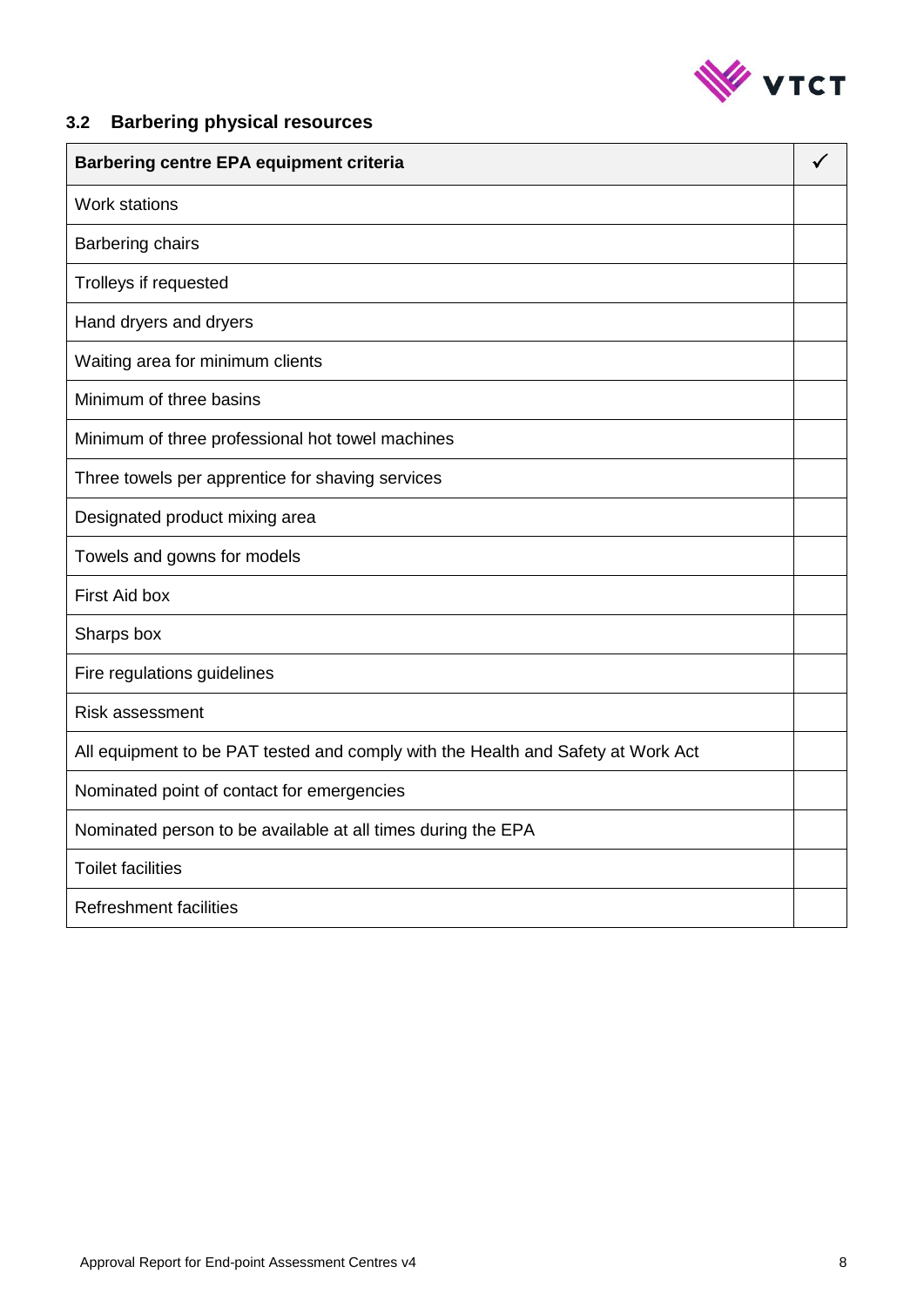

| <b>Barbering apprentice EPA equipment criteria</b><br>Apprentices would need to supply the following        |  |
|-------------------------------------------------------------------------------------------------------------|--|
| Clients                                                                                                     |  |
| Hair consultation stationary (record cards etc. if appropriate)                                             |  |
| Product sheets (COSHH)                                                                                      |  |
| Moose, hairspray, finishing products, shampoo, and conditioning products as required                        |  |
| Personal Protective Equipment as required                                                                   |  |
| Disposable gloves for shaving as required                                                                   |  |
| Tools and equipment i.e. razors, razor blades, scissors, thinning scissors, combs, sectioning<br>clips etc. |  |
| Any other disposable products that the apprentice requires                                                  |  |

This is not an exhaustive list and should only be used as a guide.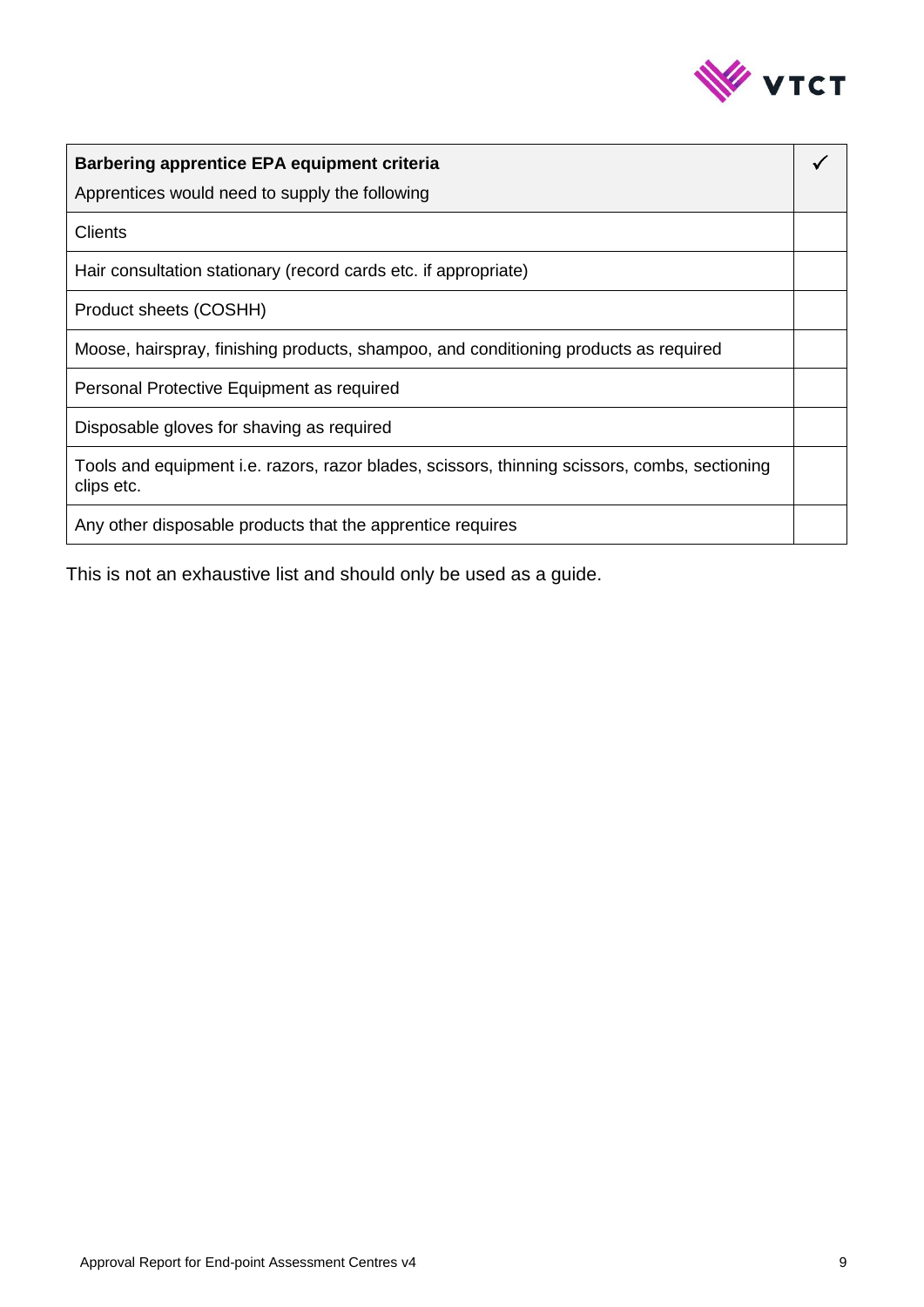

## <span id="page-9-0"></span>*4. End-point Assessment delivery arrangements*

|     | <b>Criteria</b>                                                                                                                                                                                                |  |  | 3 |  |
|-----|----------------------------------------------------------------------------------------------------------------------------------------------------------------------------------------------------------------|--|--|---|--|
| 4.1 | The centre complies with requests for access to premises,<br>records, information, apprentices and staff for the purpose<br>of external quality assurance                                                      |  |  |   |  |
|     | 4.2 The centre has sufficient equipment to support end-point<br>assessment for a maximum of 8 apprentices. Equipment<br>list for end-point assessment for centres and apprentices<br>can be found in Section 3 |  |  |   |  |
|     | 4.3 Potential and actual conflicts of interest are identified,<br>recorded and mitigated                                                                                                                       |  |  |   |  |

#### **Actions required or recommendations in relation to management system criteria**

| Ref.   Action/recommendation | <b>Detail</b> | <b>Deadline</b><br>date |
|------------------------------|---------------|-------------------------|
|                              |               |                         |
|                              |               |                         |
|                              |               |                         |
|                              |               |                         |
|                              |               |                         |
|                              |               |                         |
|                              |               |                         |
|                              |               |                         |
|                              |               |                         |
|                              |               |                         |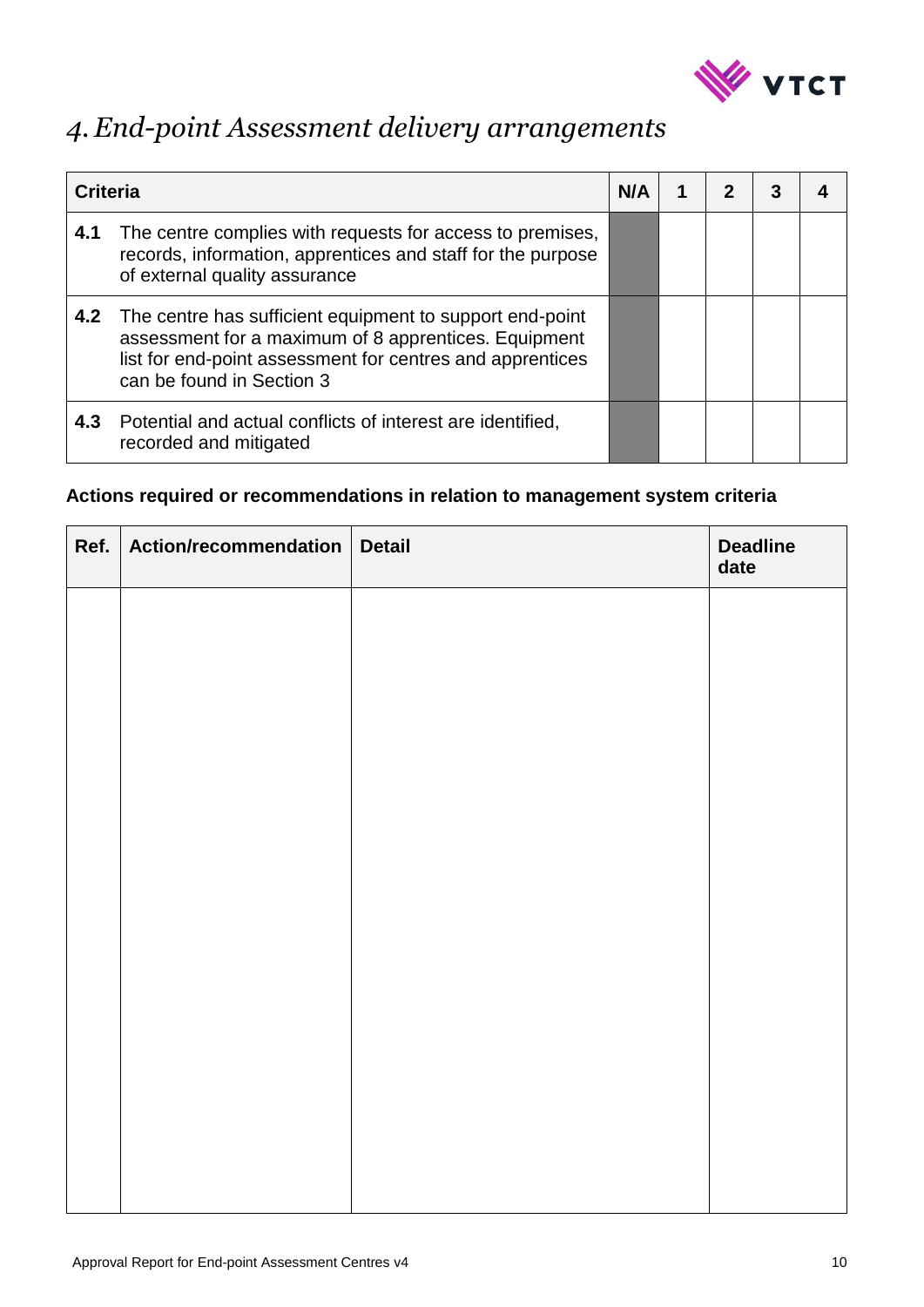

## <span id="page-10-0"></span>*5. Apprentice experience*

| <b>Criteria</b> |                                                                                                                                                                                                                                                              | N/A |  | 3 |  |
|-----------------|--------------------------------------------------------------------------------------------------------------------------------------------------------------------------------------------------------------------------------------------------------------|-----|--|---|--|
| 5.1             | Plans are in place for apprentices to receive information,<br>advice and guidance about end-point assessment<br>procedures and practices                                                                                                                     |     |  |   |  |
|                 | <b>5.2</b> There is an established complaints and appeals<br>procedure for at the centre that is documented and made<br>available to all apprentices                                                                                                         |     |  |   |  |
| 5.3             | There is a process in place for specific needs of<br>apprentices to be identified and met where possible, and<br>VTCT are to be notified where a reasonable adjustment or<br>special consideration is required in accordance with the<br>published guidance. |     |  |   |  |

#### **IAE notes**

#### **Actions required or recommendations in relation to management system criteria**

| Ref.   Action/recommendation | <b>Detail</b> | <b>Deadline</b><br>date |
|------------------------------|---------------|-------------------------|
|                              |               |                         |
|                              |               |                         |
|                              |               |                         |
|                              |               |                         |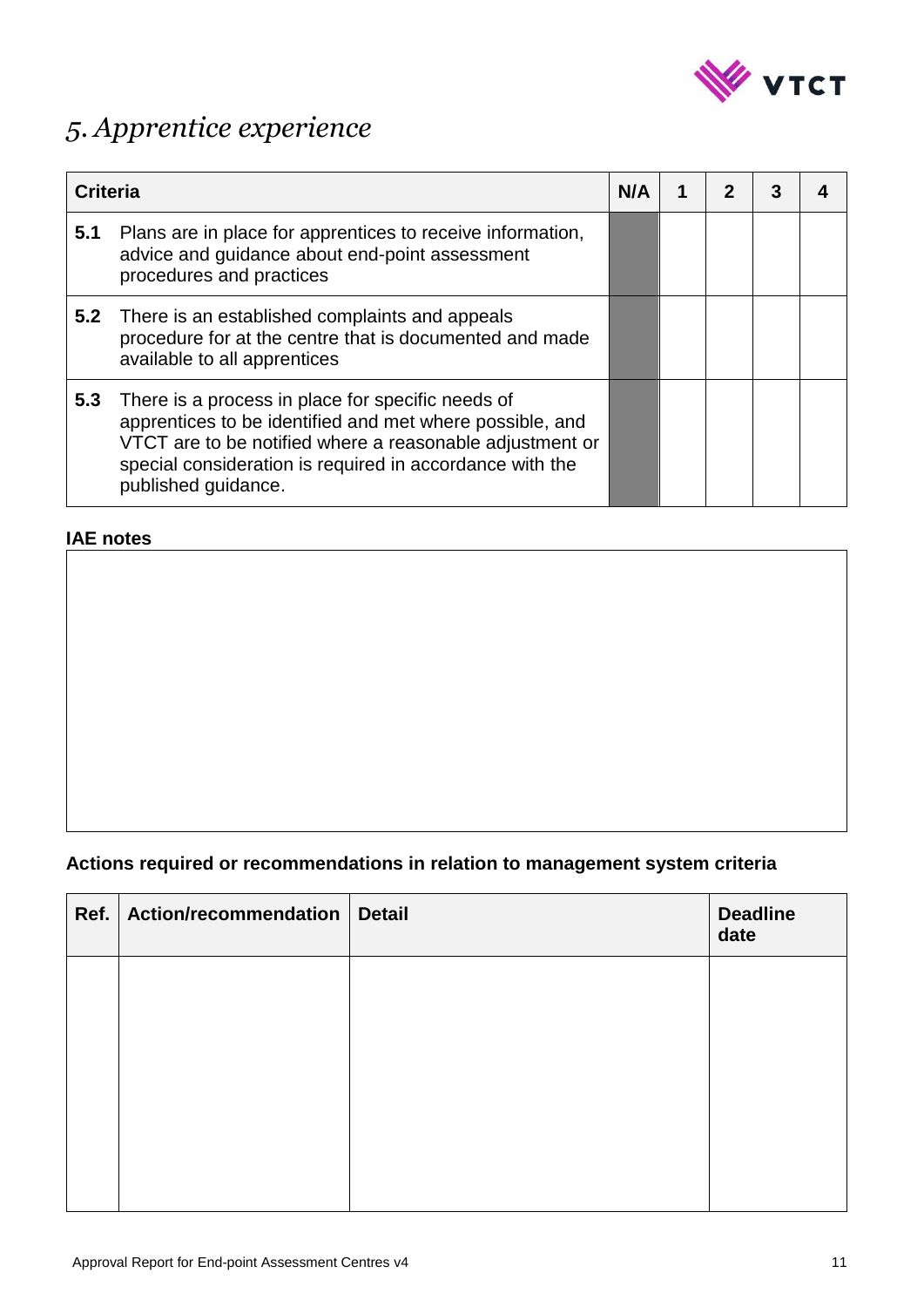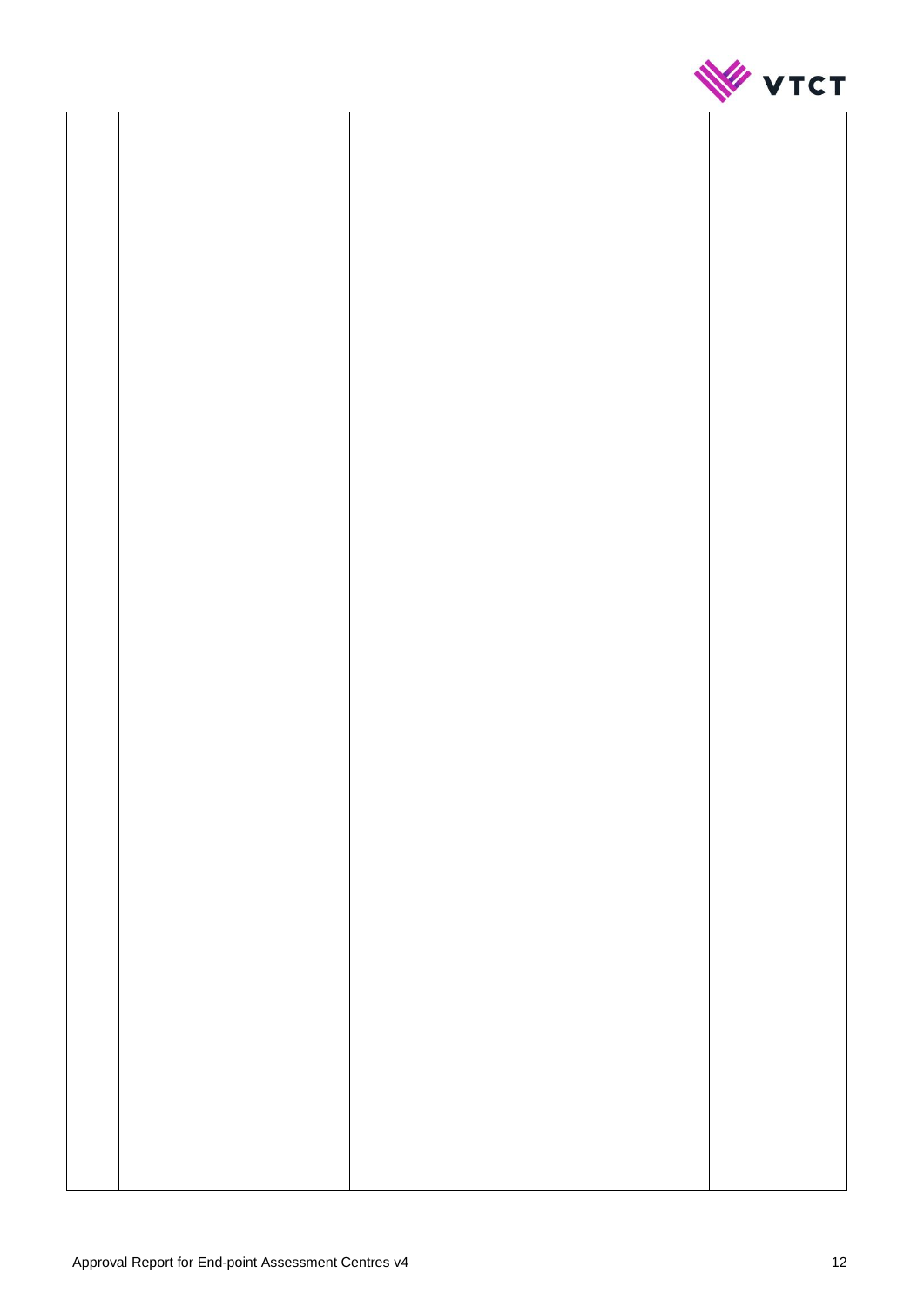

## <span id="page-12-0"></span>*6.Visit review*

#### **Approval recommendations**

Do you recommend approval as an EPA centre at this time?

| Yes – full approval                                                                              |  |  |
|--------------------------------------------------------------------------------------------------|--|--|
| Yes - partial approval (approved for registration only)                                          |  |  |
| No – to be reviewed after actions have been completed*                                           |  |  |
| No – not appropriate at this time (an additional charged visit needed after actions<br>complete) |  |  |

\*If approval has not been granted today and stated actions take longer than six months to complete than a charged additional visit will be required before approval can be granted.

Rationale for recommendation and any associated conditions